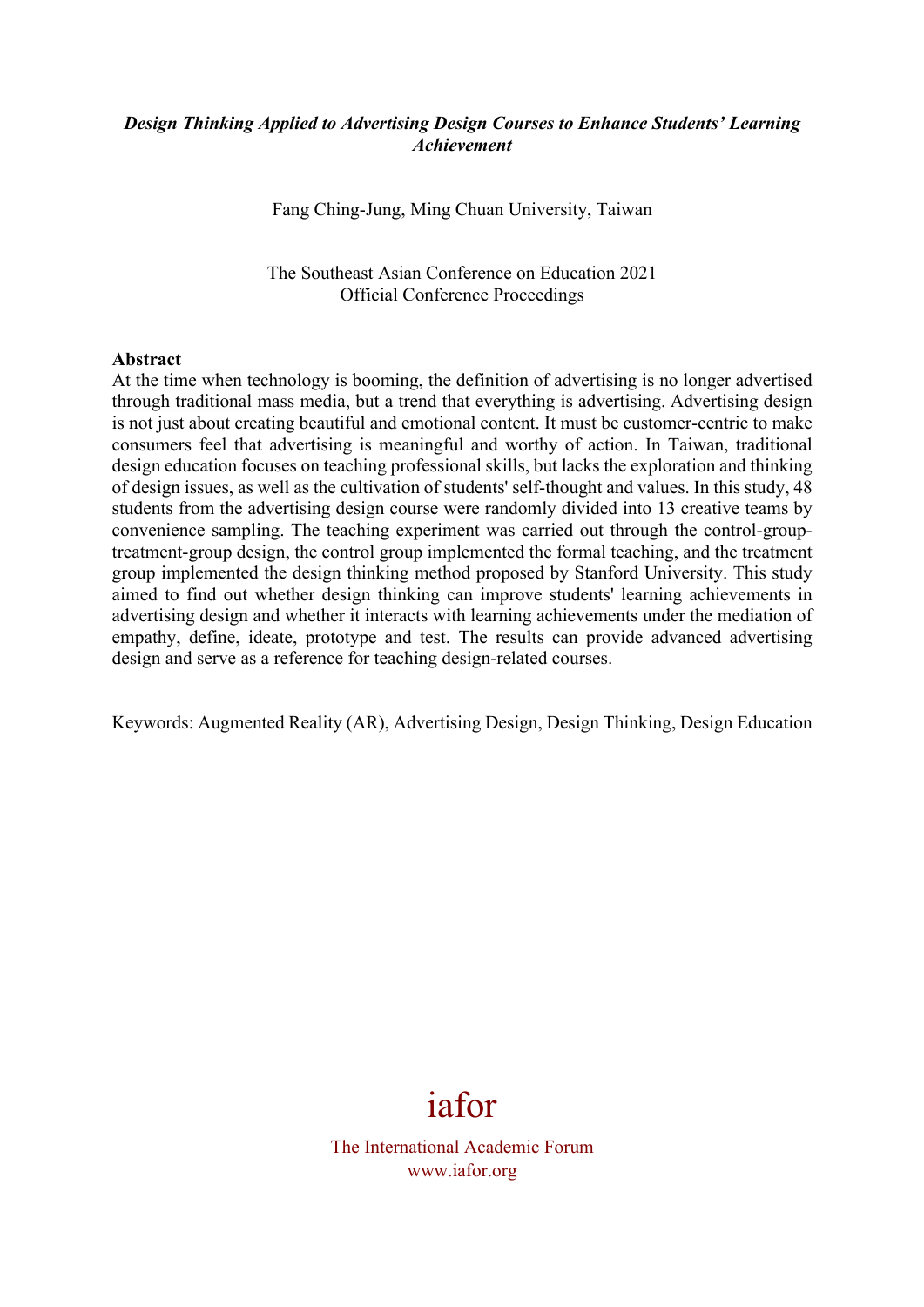#### **Introduction**

Design education originated from art education, and talent incubation in this domain revolves around teaching forms, materials, and technical skills (Chao, H. L. & Kao, C. F., 2017). A survey on advertising design education in Taiwan indicated that it is based on lecturing theories, followed by manual practice. Students often fail to understand the connection between theory and practice; this is the source of the long-term problem of what teachers teach and what students actually learn. The maturation of the Internet and advanced digital technology have altered the ecology of advertising message dissemination. Advertising is no longer defined as informing through the expansiveness of traditional mass media but rather represents a trend of "everything is advertising." Advertising strategies are oriented toward an integrated communication design for comprehensive marketing, and the aspects considered have become extremely complicated. In practice, advertising design implies characteristics of marketing and brand design; the design content and purpose involve advertising and marketing theories, creativity, visual style, media communication, new digital thinking, and technology (Zhu, J. X., 2017). Advertising design combines marketing strategy with creativity. The objective of this study was to transform the traditional model of advertising design courses and enhance students' understanding of advertising design.

Regarding current teaching approaches to advertising design, instructors tend to focus on visual communication in advertising. Students are trained to present refined graphic forms and styles. Lacking creativity in shaping the uniqueness of a brand, students generally tend to explore brand elements through overly linear and one-dimensional thinking and fail to integrate needs related to society, the environment, the market, or target users into the design in a diverse, multidimensional manner (Gong, S. Z., 2013). Advertising design education should veer toward innovative methods of design teaching. Design thinking is generally defined as an analytic and creative process. Participants form insights regarding consumer needs and design through experience, observation, feedback, and prototype experimentation. Valued in both academia and industry, design thinking is widely used by companies to address commercial and societal issues. However, applying design thinking to design teaching and thus influencing student learning achievement has rarely been studied (Tu, Liu, & Wu, 2018). Design thinking is a methodology based on innovative thinking (Melles, Howard, & Thompson, 2012) and a type of creative thinking pertaining to sentiment analyses (Razzouk & Shute, 2011). Traditional analytic thinking pertains to rational thinking, whereas design thinking is more human-centered; it helps designers gain insights into consumer mentality, penetrate the real needs of consumers, and suggest reasonable design ideas that consider such needs (Dunne & Martin, 2006; Yang & Hsu, 2020). Therefore, this study used methods of design thinking to train the students in advertising courses to reflect on advertising design in multidimensional ways to enhance their sense of achievement in learning advertising design.

In Taiwan, fostering student creativity is an orientation in pedagogical development and an approach to enhancing national competitiveness. In operating auxiliary tools for design thinking, the student participants were guided to perceive consumer needs, which facilitated creativity development and model testing, thus achieving design performance that met consumer needs. This study analyzed whether design thinking-based teaching methods affected the effectiveness of learning augmented reality-based advertising design and whether design thinking-based teaching mediated by "empathy," "define," "ideate," "prototype," and "test" affected learning results.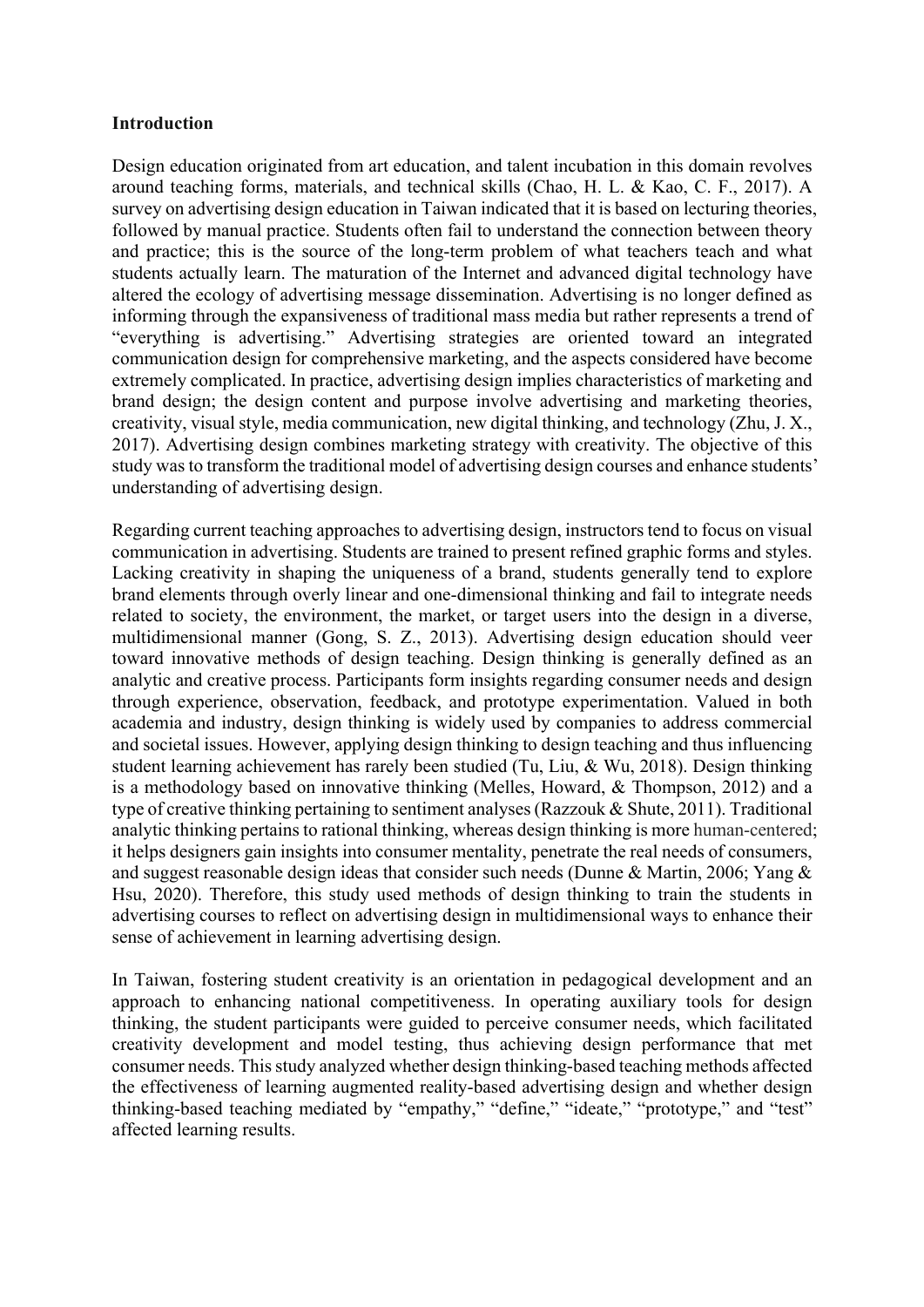### **Literature Review**

### **Teaching of Advertising Design in the Digital Age**

Advertising is a major form of commercial promotion and an effective means of conveying commercial information. Following developments in science and technology, concepts in contemporary advertising have shifted greatly. Advertising design extensively incorporates theories from social science, economics, aesthetics, marketing, psychology, communication science, and statistics. The boundless creative possibilities of advertising which, combined with technology, have made thinking-oriented advertising design much more challenging (Burke et al., 1990). Only advertisements giving rise to unique ideas and commercial value can stand out and attract consumer attention. Training in traditional advertising design courses focus on craftsmanship. Students with favorable execution skills can create a beautiful advertisement design that, nevertheless, may fail to consider actual market and consumer needs. Regarding advertisement design performance in the digital age, Gong J. R. (2017) indicated that it is not characterized only by logical and persuasive messaging; exquisite techniques developed from combining artificial intelligence and technology have also given rise to production modes that are beyond traditional advertising design. Advertisements should be concerned with perceiving human nature and consider flow and participants' user experience with particular platforms; an advertisement designed with consideration of human aspects corresponds more closely with consumer needs. Griffin (2008) investigated advertising students at two universities and developed an advertising design teaching mode to study the differences in the creative processes of beginner and advanced students; the results confirmed differences that existed in their creative processes. The advanced students often re-examined their thoughts, which gave rise to more resources in their thinking process. Execution was absent from their descriptions of the creative process. For a creative thinker, insight allows mastering the orientation of a process, which contributes to idea generation.

Waarde and Vroombout (2012) proposed nine reflections for those formulating design education strategies: (1) consider visual configurations; (2) consider the situation; (3) consider the problem; (4) consider perspective; (5) consider modification for production; (6) consider evaluation and testing; (7) consider presentation and argumentation; (8) consider operational planning and execution; and (9) consider personal development.

A successful advertisement must be novel, interesting, and innovative; at the same time, it should be functional and reasonable to meet customer demands and achieve the goal of communication (Cheung, 2011). The act of advertising design is a problem-solving process using technical skills with considerations regarding aesthetics, social issues, culture, and consumer needs. Based on the relationship between advertising education and industry, Johnson and Jones (2010) suggested that the speed of digital marketing reform has surpassed that of the cycles of pedagogic adjustment in schools, but companies expect graduates to showcase creativity and technical execution skills nonetheless. Design education should evolve with time, and the courses that incubate advertising design talents should combine both conceptual thinking and technical skills to confront the frequent changes in our environment regarding the demands for advertising design and the career expectations of talents required by the industry (Habib, 2015). Based on the aforementioned aspects, Hypothesis 1 (H1) was formulated as follows:

H1: Design thinking-based teaching positively affects learning achievement.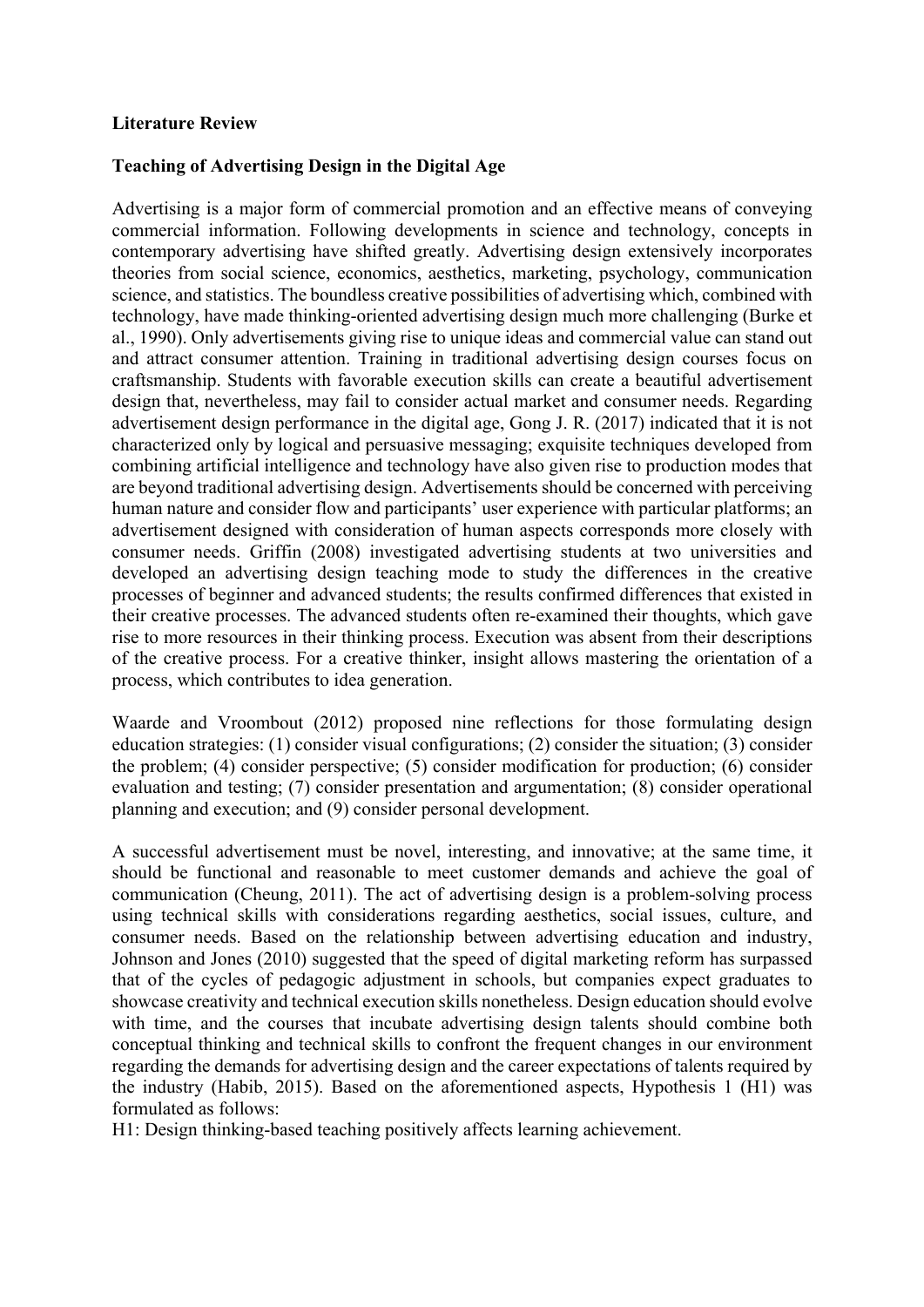#### **Design Thinking**

Design thinking is a design method for applying and fostering creativity. The method was initially used by architects and urban planners to reflect on issues (Rowe, 1987). Later, it was introduced by David Kelley, the founder of the design company IDEO, into the field of industrial design. Based on a designer's understanding and sensitivity regarding a problem, aspects of the problem are integrally considered to inspire reflection on the feasibility of solutions and to obtain complete concepts regarding innovative issues (Brown, 2009). The Institute of Design at Stanford University proposed the following five steps of design thinking: (1) "empathy": understanding the user before solving a problem and thinking about user needs from the user's perspective and through empathy; (2) "define": classify the collected data, identify key issues, and clearly define each issue; (3) "ideate": seek feasible solutions through brainstorming; (4) "prototype": make semi-finished products by hand and actually simulate any problem regarding the creative imagination and the prototype; and (5) "test": after a prototype is completed, revise it according to user feedback following user tests (Plattner, 2010). Figure 1 depicts these five steps of design thinking.



Figure 1: The Five Steps of Design Thinking.

Razzouk and Shute (2011) suggested that design thinking is a method for proposing solutions to a problem through group discussion. Hawryszkiewycz (2013) proposed that the design thinking-based method differs from "traditional" analytic thinking. It is based on creative and intuitive thinking. Analytic thinking is a part of design thinking; design thinking requires both logical force and creativity to combine analytical thinking, intuitive thinking, and creative thinking in an innovation process (Bauer & Eagen, 2008). Dunne and Martin (2006) argued that design thinking integrates the ideas of group members, and the optimal solution is obtained through team collaboration; it can be used in product creation, organizational management, and solving social challenges. Tu, Liu, and Wu (2018) used action research based on dialog and interviews with14 students in a design institute. They also used questionnaires, records, and triangulation to investigate how learning effectiveness was affected by introducing design thinking into design courses. Their findings indicated that in-depth discussion of design issues was enhanced by exploring tool operations and understanding the needs of target groups, which also improved the classroom atmosphere for learning and facilitated design teaching. Based on the aforementioned arguments, the following hypotheses were advanced:

Hypothesis 2 (H2): Empathy-mediated design thinking-based teaching affects learning achievement;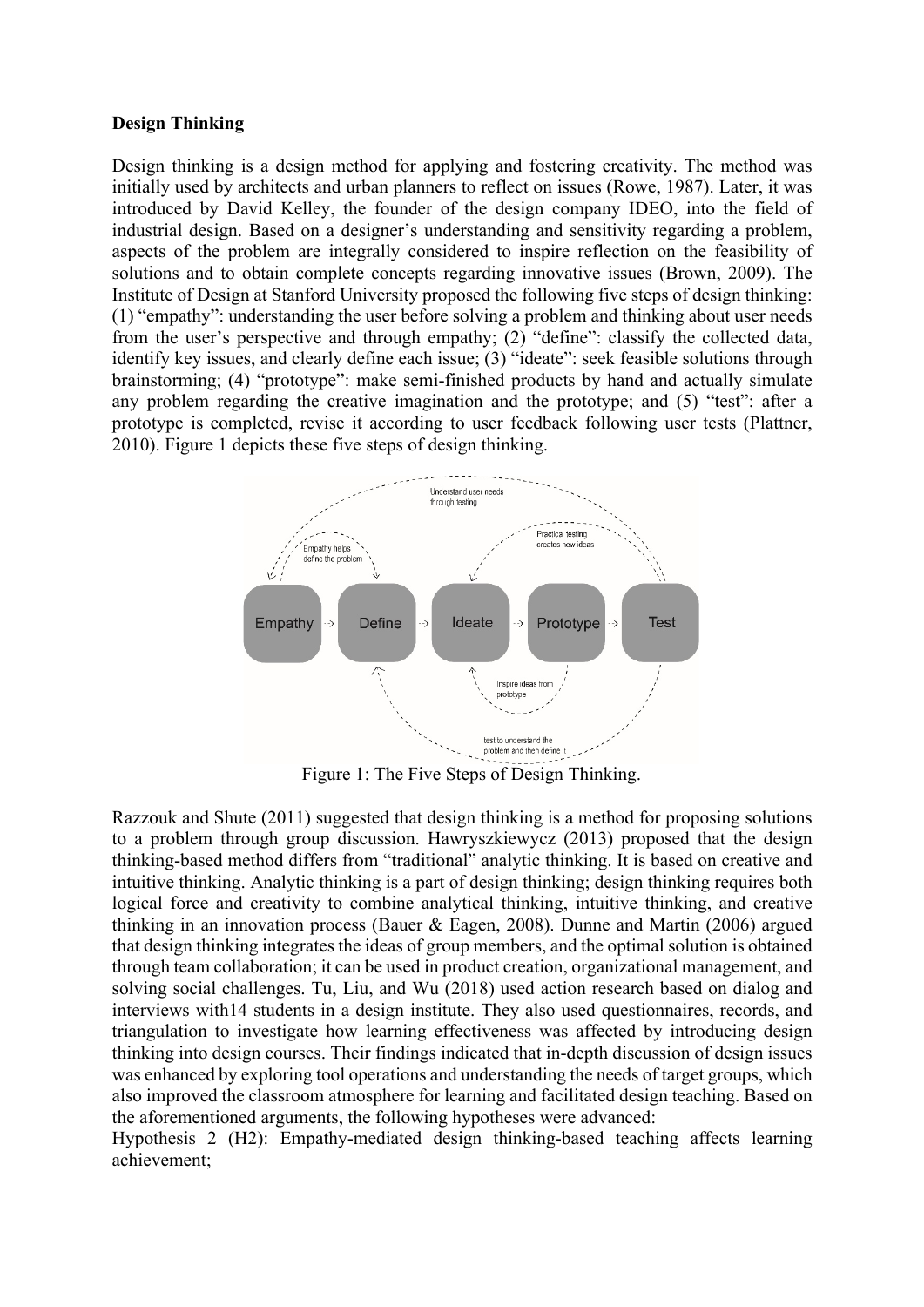Hypothesis 3 (H3): Define-mediated design thinking-based teaching affects learning achievement; Hypothesis 4 (H4): Ideate-mediated design thinking-based teaching affects learning achievement; Hypothesis 5 (H5): Prototype-mediated design thinking-based teaching affects learning achievement; and

Hypothesis 6 (H6): Test-mediated design thinking-based teaching affects learning achievement.

### **Research Method**

### **Experimental Design**

This study investigated whether student design performance was positively affected by introducing design thinking-based training into design teaching, operating design thinking by following relevant steps, and designing augmented reality advertising, and whether this further led to positive learning achievement. The independent variable was teaching mode used with the control group and the treatment group; the mediating variables were satisfactions with design thinking based on "empathy," "define," "ideate," "prototype," and "test"; the dependent variable was learning achievement. The study structure is presented in Figure 2.



Figure 2: The Experimental Framework

## **Participants and Procedure**

Convenience sampling was used to recruit a total of 48 third-year students (7 men and 41 women) interested in enrolling in an advertising design course of the Commercial Design Dept. of Ming Chung University. The participant students were randomly divided into 13 groups each with 3 to 5 members. At the beginning of the teaching experiment, the students were informed of the course learning objectives and teaching methods; the students were allowed to stop and abstain from participating in the experiment. The study procedure complied completely with ethics in academic research. The course-experiment was conducted in two stages. The first stage addressed the control group and was held 3 hours per week for 5 weeks; the teaching method was teacher-oriented for 1.5 hours of traditional teaching and 1.5 hours of peer discussion. The course highlighted professions related to advertising design, including marketing, communication, technology, and design thinking, as well as advertising cases and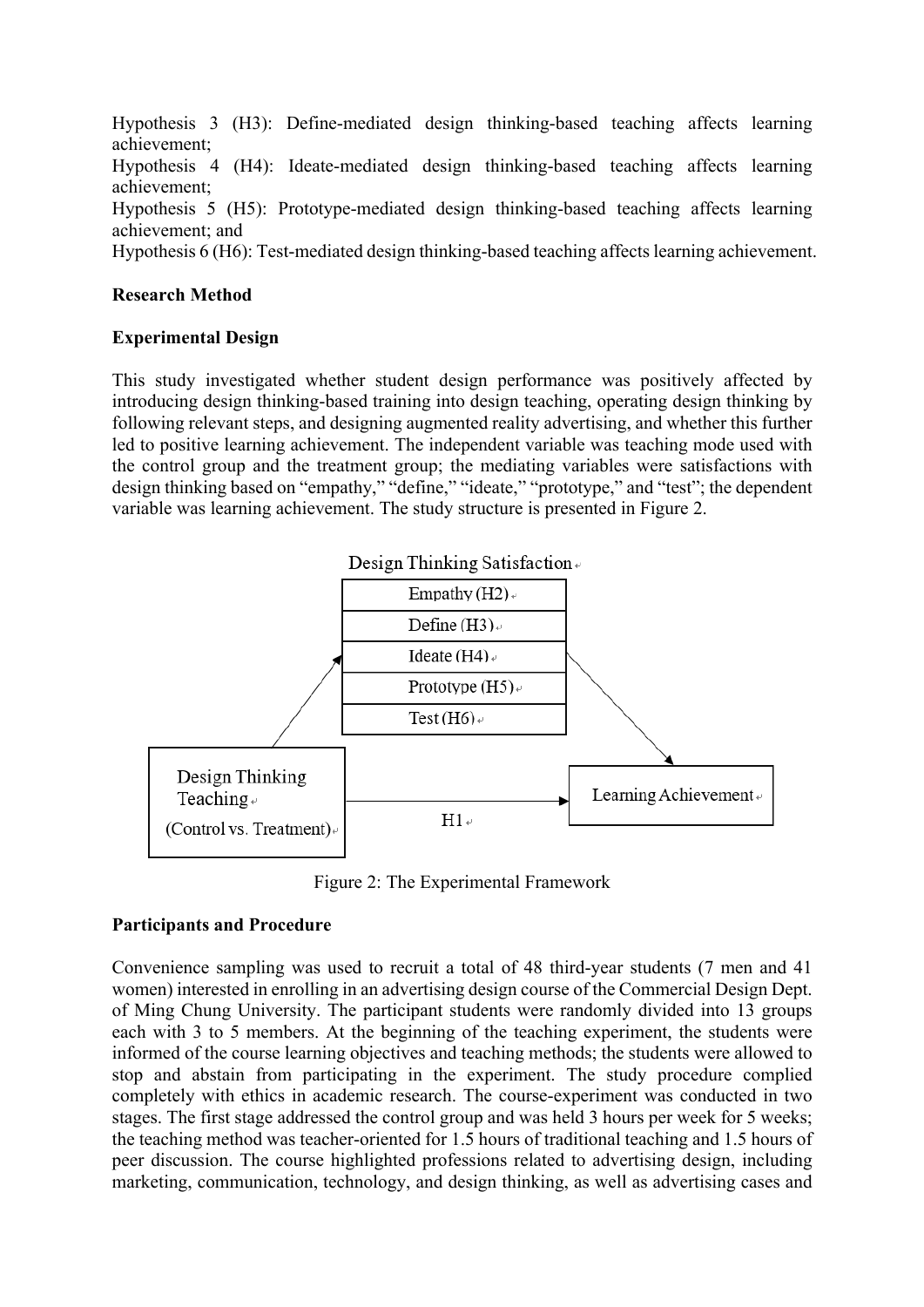design productions. During the fifth week, the groups proposed advertising designs, and their presentations were evaluated by experts, who offered suggestions. In addition, each student completed a design thinking test. The second stage addressed the treatment group (i.e., the experimental group) and was also held for 5 weeks; the teaching method was participantoriented with instructor guidance on design thinking, covering activities such as field research, empathy mapping, customer journey mapping, and brainstorming meetings on consumer needs, ideas, and prototype design and testing. During the final week, the participants presented advertising designs by group, followed by suggestions and evaluations by experts. Each student similarly took a design thinking test.

## **Operational Definitions of Variables and Questionnaire Design**

Below are the operational definitions of the five mediator variables of this study:

(1) Empathy: guiding students to observe consumers, participate in branding issues through field research, and create empathy maps, personas, and customer journey maps.

(2) Define: redefining the problem according to the messages collected in the "empathy" phase and determining the real needs of the user, then defining then with a short phrase.

(3) Ideate: team brainstorming through an "ideate" process based on the principle of "three don'ts and five dos," that is, "don't interrupt, don't criticize, and don't digress; do extend others' ideas, draw pictures, be crazy, produce numerous ideas, and write titles," to trigger ideas and finally determine the most suitable solution.

(4) Prototype: guiding students to evolve and embody their ideas by focusing on target consumers, making drafts, and discussing and completing prototypes before optimization.

(5) Test: actually placing the prototype work on the market, understanding the feasibility of the prototype through experience, and determining the direction of optimization.

The questionnaire contained a revision of the scale for design thinking-based learning proposed by Tu, Liu, and Wu (2018), with seven items on "empathy," seven on "define," seven on "ideate," seven on "prototype," six on "test," and four on the teaching approach overall, totaling thirty-eight items. A 5-point Likert-type scale was adopted.

## **Results and Discussion**

## **Sample Characteristics; Reliability and Validity Analysis**

In all, 48 students participated in the study: 41 (85.4%) and 7 (14.6%) were women and men, respectively. Regarding the departments to which the participants belonged, 39 were in the commercial design department (81.3%). In terms of education and training, 46 (95.8%) and 2 (4.2%) were and were not trained in design, respectively. A confirmatory factor analysis (CFA) was conducted using Mplus 8.1 to test the reliability and validity of the latent variables, namely "empathy" (6 items), "define" (7 items), "ideate" (7 items), "prototype" (7 items), and "test" (7 items). The results indicated that the sample data and the measurement model fitted well and exhibited good convergent validity; the Cronbach's *α* of the correlation matrix and internal consistency index of the latent variables were as follows: "empathy" =  $0.84$ , "define" =  $0.79$ , "ideate" =  $0.87$ , "prototype" =  $0.83$ , and "test" =  $0.81$ . The combined reliability of the variables were as follows: "empathy" =  $0.84$ , "define" =  $0.78$ , "ideate" =  $0.87$ , "prototype" =  $0.82$ , and "test" =  $0.81$  (Table 1). The results indicated high internal consistency between the measurement items. Positive correlations were observed among all the relevant coefficients of the variables, and the confidence intervals of all correlation coefficients did not include 1. On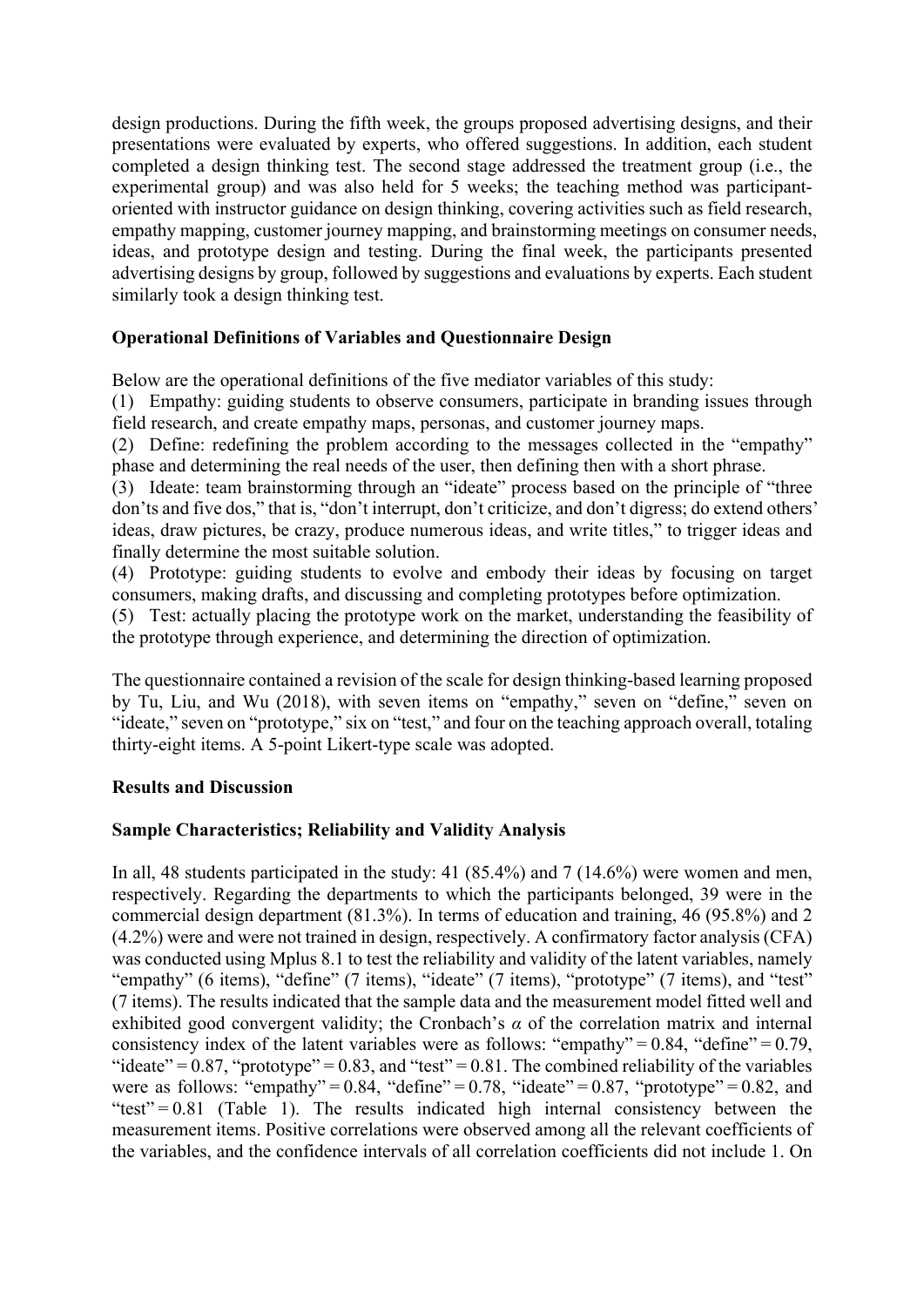| Table 1: Correlation Matrix and Internal Consistency Indicators |            |     |           |           |           |           |           |      |  |  |  |
|-----------------------------------------------------------------|------------|-----|-----------|-----------|-----------|-----------|-----------|------|--|--|--|
|                                                                 |            | M   | SD        |           |           | 3         | 4         |      |  |  |  |
|                                                                 | empathy    |     | 3.84 0.53 | 0.84      |           |           |           |      |  |  |  |
| 2.                                                              | define     | 3.8 | 0.55      | $0.92***$ | 0.79      |           |           |      |  |  |  |
| 3.                                                              | ideate     |     | 3.56 0.61 | $0.62***$ | $0.71***$ | 0.87      |           |      |  |  |  |
| 4.                                                              | prototype  |     | 3.81 0.48 | $0.60***$ | $0.75***$ | $0.68***$ | 0.83      |      |  |  |  |
| 5.                                                              | test       |     | 3.75 0.59 | $0.49***$ | $0.65***$ | $0.57***$ | $0.57***$ | 0.81 |  |  |  |
|                                                                 | CR         |     |           | 0.84      | 0.78      | 0.87      | 0.82      | 0.81 |  |  |  |
|                                                                 | <b>AVE</b> |     |           | 0.47      | 0.42      | 0.57      | 0.44      | 0.46 |  |  |  |

the whole, the data measured for the study had the reliability and validity required for hypothesis verification.

\*\*\*p<0.001. Note: The diagonal value of the correlation matrix is the Cronbach's  $\alpha$  value of each measurement variable.

#### **Manipulation Check on the Treatment and Control Groups**

A manipulation check was conducted through applying different teaching modes to the treatment group and the control group. To guarantee consistency between participant perception and the experimental manipulation design, participant thoughts were measured using four items ("On the whole, I have applied design thinking in this project to understand consumer needs"; "On the whole, I have applied design thinking in this project to develop design concepts"; "On the whole, I have applied design thinking in this project to enter the design context more smoothly"; and "On the whole, I have applied design thinking in this project to enhance my design performance"). An assessment was conducted using Likert's 5 point scale; higher scores meant greater perception of design thinking-based teaching. The results indicated that after the treatment group experienced the design thinking-based teaching mode, their average score was significantly higher than that of the control group (did not experience design thinking-based teaching; M<sub>treatment group</sub> = 4.14 vs. M control group = 3.41,  $t = 6.13$ ,  $p < 0.001$ ). Thus, the manipulation of the treatment and control groups was successful. In addition, to exclude the effect of other variables, a potential covariate test on individual difference variables that might affect learning achievement (i.e., sex and department) was conducted. The results indicated that neither gender  $(F = 2.85, p = 0.10)$  nor department  $(F = 2.45, p = 0.09)$  had a significant effect on learning achievement; the two covariates were thus excluded from the subsequent analysis.

#### **Research Hypothesis Verification**

Analysis of variance (ANOVA) was performed to verify H1 and test the influence on learning achievement in the treatment and control groups. The results indicated a significant main effect  $(F(1,94) = 46.29, p < 0.001)$  (Table 2) on the treatment group. Additional analysis indicated that after the treatment group adopted the teaching mode based on design thinking methods, they achieved higher learning achievement than did the control group (M  $_{treatment\ group} = 86.10$ vs.  $M_{control group} = 74.29$ ). Thus, H1 ("Design thinking-based teaching positively affects learning achievement") was supported.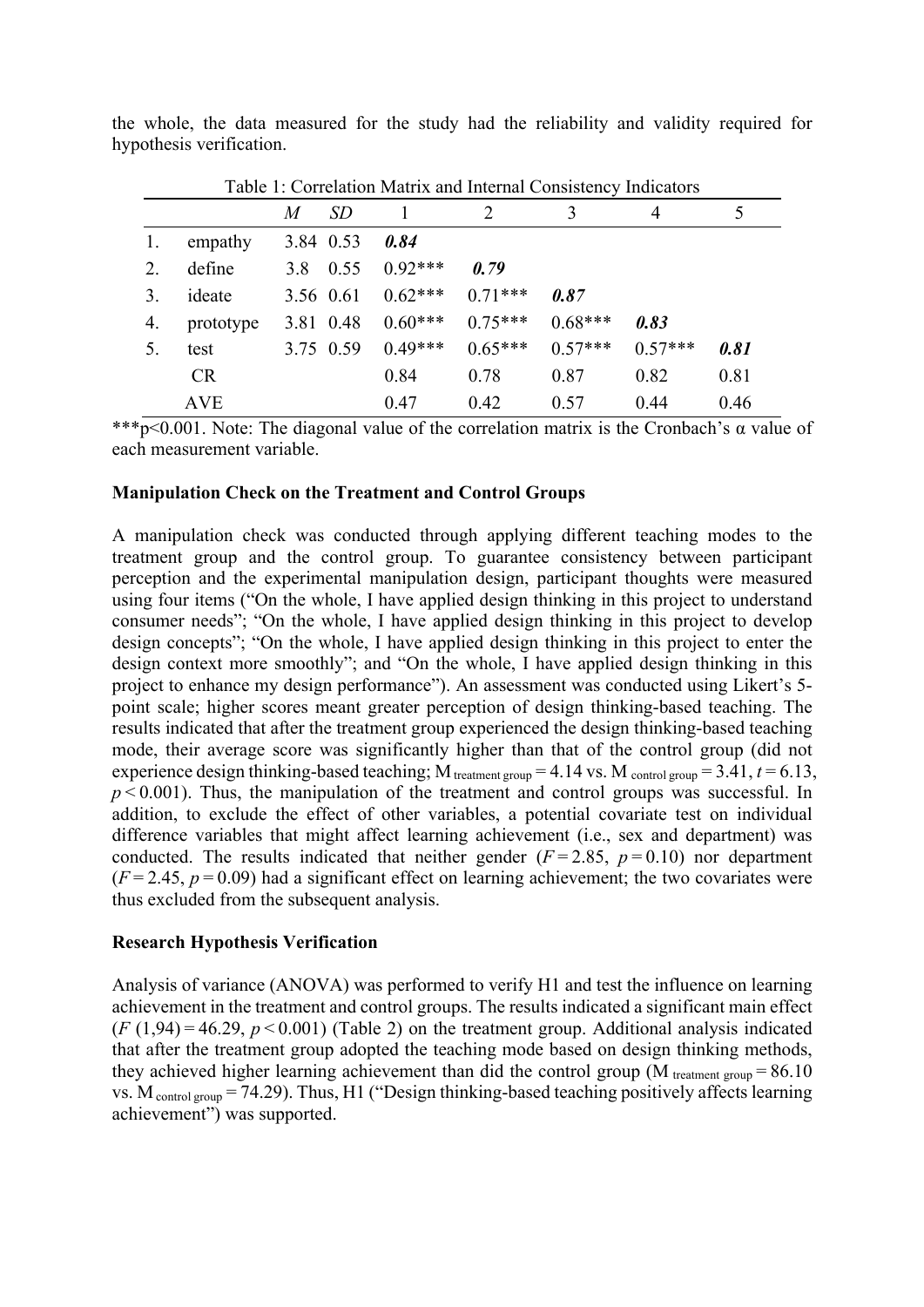| Variables Sources        | SS        | df | MS        | F          | Sig. |
|--------------------------|-----------|----|-----------|------------|------|
| <b>ECM</b>               | 3348.84   |    | 3348.84   | 46.29***   | 0.00 |
| Intercept                | 617443.76 |    | 617443.76 | 8534.76*** | 0.00 |
| Design Thinking Teaching | 3348.84   |    | 3348.84   | 46 29***   | 0.00 |
| Error                    | 6800.40   | 94 | 72.34     |            |      |
| Total                    | 627593.00 | 96 |           |            |      |
| Corrected Total          | 10149.24  | 95 |           |            |      |

Table 2: Variance Analysis Results

Note: 1.\*\*\**p*<0.001; 2. R<sup>2</sup>=0.33

To verify whether satisfaction with design thinking was a mediating mechanism in design thinking-teaching affecting learning achievement, the mediating effect test techniques of Baron and Kenny (1986) as well as Hayes (2013) were referred to in order to determine whether H2 through H6 were mediators. First, coefficient "a" was the effect of the independent variable (design thinking-based teaching) in influencing the mediator variables ("empathy," "define," "ideate ," "prototype," and "test"). Coefficient "b" was the effect of mediator variables influencing the dependent variable (i.e., learning achievement). Coefficient "c" was the effect of the independent variable in influencing the dependent variable (i.e., direct effect); Coefficient "c'" was the effect of the independent variable in influencing the dependent variable after the mediator variables were controlled. According to Baron and Kenny (1986), four conditions are required for the existence of a mediating effect: (1) an independent variable can predict the dependent variable ("c" must be significant); (2) the independent variable can predict the mediator variable ("a" must be significant); (3) the mediator variable can predict the dependent variable ("b" must be significant); and (4) when both the independent variable and the mediator variable can predict the dependent variable, the effect of the initial independent variable in influencing the dependent variable must decrease or be nonsignificant  $(c' < c$  or c' was nonsignificant).

The test on the mediating effect of "empathy" revealed positive significant correlation between the treatment group and learning achievement  $(\beta = 11.81, t = 6.80, p < 0.001;$  "c" was significant), and the effect on "empathy" was positive and significant ( $\beta$ =0.39, *t*=3.82,  $p < 0.001$ ; "a" was significant). When the learning achievement of the treatment group was predicted by design thinking-based teaching and "empathy" simultaneously, "empathy" positively and significantly affected learning achievement  $(\beta = 3.14, t = 2.09, p < 0.05;$  "b" was significant), and the effect of design thinking-based teaching in influencing learning achievement was significant ( $\beta$  = 11.88,  $t$  = 6.33,  $p$  < 0.001) but greater than the initial effect (c' > c). PROCESS v3.5 by Hayes (2013; Model 4) was adopted to calculate the mediating effect. A test using bootstrapping on 5,000 samples revealed that the coefficient "ab" (i.e., mediating effect) was −0.07, and the confidence interval at the 95% confidence level ranged from −1.38 to 0.88 and included 0, indicating that "empathy" had no mediating effect. Thus, H2 was not supported; "empathy" did not mediate the effect of design thinking-based teaching in influencing learning achievement (Figure 3).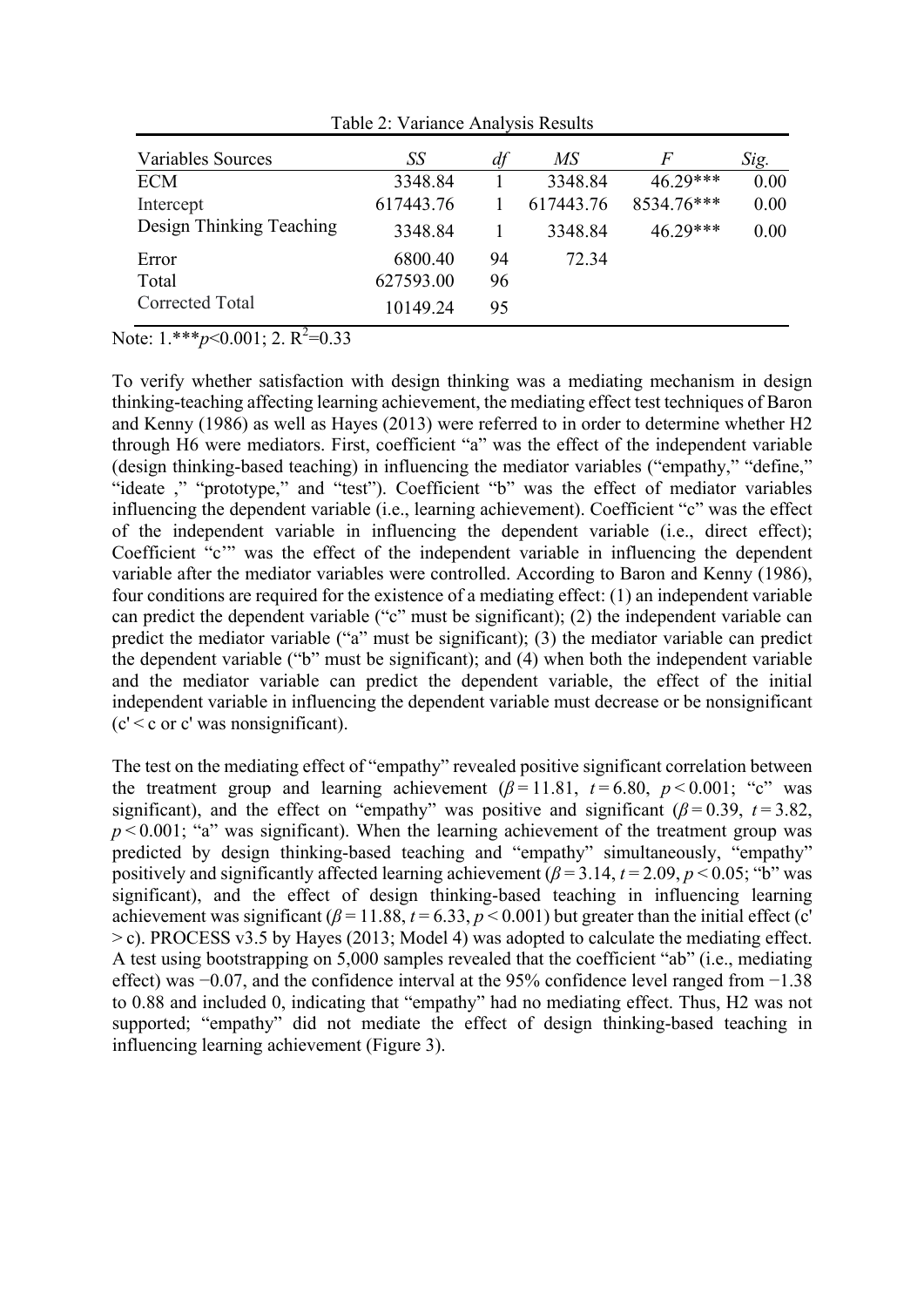

Figure 3: The Mediation Model with Empathy as Mediation Variable

The test on the mediating effect of "define" revealed that design thinking-based teaching was positively and significantly correlated with learning achievement  $(\beta = 11.81, t = 6.80, p < 0.001;$ "c" was significant), and the effect on "define" was positive and significant ( $\beta$  = 0.41, *t* = 3.95,  $p < 0.001$ ; "a" was significant). When learning achievement was predicted by design thinkingbased teaching and "define," the latter positively affected learning achievement, but the effect was not statistically significant ( $\beta$ =0.47,  $t$ =0.27,  $p$ =0.79; "b" was insignificant); the effect of design thinking-based teaching in influencing learning achievement was significant  $(\beta = 11.62, t = 6.17, p < 0.001)$  but inferior to the initial effect (c' < c). A test using bootstrapping revealed that the coefficient "ab" (i.e., mediating effect) was 0.19, and the confidence interval at the 95% confidence level ranged from −1.28 to 1.30 and included 0, meaning that "define" had no mediating effect. Thus, H3 was not supported, and "define" did not mediate the effect of design thinking-based teaching influencing learning achievement (Figure 4).



Figure 4: The Mediation Model with Define as the Mediation Variable

The test on the mediating effect of "ideate" revealed that design thinking-based teaching was positively and significantly correlated with learning achievement  $(\beta = 11.81, t = 6.80, p < 0.001)$ ; "c" was significant), and the effect on "ideate" was positive and significant (β=0.39, *t*=3.34,  $p<0.001$ ; "a" was significant). When learning achievement was predicted by design thinkingbased teaching and "ideate," the latter positively affected learning achievement, but the effect was not statistically significant (β=3.14, *t*=2.09, *p*<0.05; "b" was insignificant); the effect of design thinking-based teaching in influencing learning achievement was significant (β=10.58,  $t=5.87$ ,  $p<0.001$ ) but inferior to the initial effect (c' < c). A test using bootstrapping revealed that the coefficient "ab" (i.e., mediating effect) was 1.23, and the confidence interval at the 95% confidence level ranged from −0.40 to 2.15and not included 0, meaning that "define" had no mediating effect. Thus, H4 was supported, and "ideate" did mediate the effect of design thinking-based teaching influencing learning achievement (Figure 5).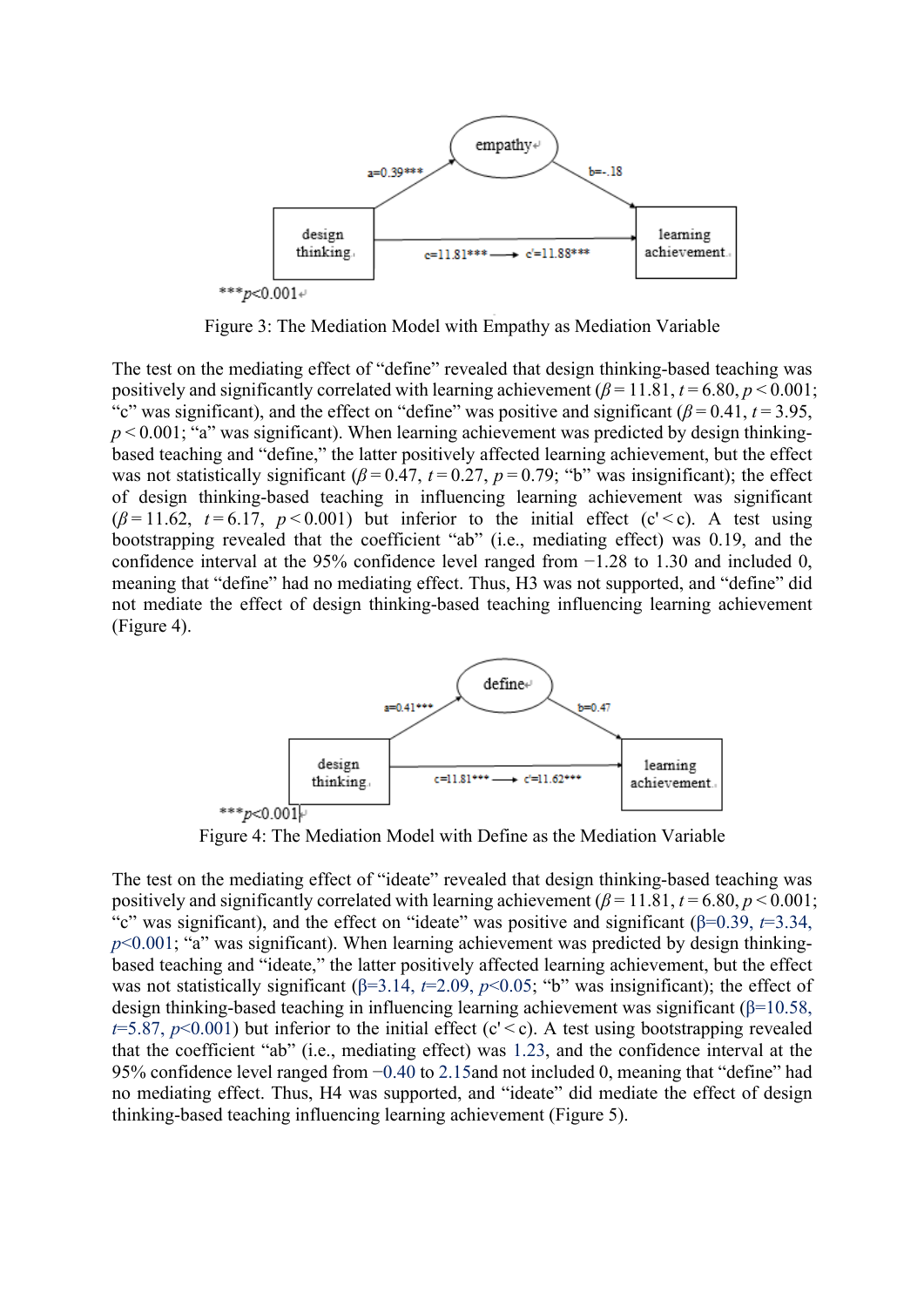

Figure 5: The Mediation Model with Ideate as the Mediation Variable

The test on the mediating effect of "prototype" revealed that design thinking-based teaching was positively and significantly correlated with learning achievement ( $\beta$ =11.81,  $t$  = 6.80,  $p$  < 0.001; "c" was significant), and the effect on "prototype" was positive and significant (β=0.31, *t*=3.25, *p*<0.001; "a" was significant). When learning achievement was predicted by design thinking-based teaching and "prototype," the latter positively affected learning achievement, but the effect was not statistically significant ( $\beta$ =1.38,  $t$ =0.72,  $p$ =0.47; "b" was insignificant); the effect of design thinking-based teaching in influencing learning achievement was significant ( $\beta$ =11.39,  $t$ =6.20,  $p$ <0.001) but inferior to the initial effect (c' < c). A test using bootstrapping revealed that the coefficient "ab" (i.e., mediating effect) was 0.42, and the confidence interval at the 95% confidence level ranged from -0.73 to 1.71and included 0, meaning that "prototype" had no mediating effect. Thus, H5 was not supported; "prototype" did not mediate the effect of design thinking-based teaching in influencing learning achievement (Figure 6).



Figure 6: The Mediation Model with Prototype as the Mediation Variable

The test on the mediating effect of "test" revealed that design thinking-based teaching was positively and significantly correlated with learning achievement  $(\beta = 11.81, t = 6.80, p < 0.001)$ ; "c" was significant), and the effect on "test" was positive and significant (β=0.34, *t*=2.97,  $p<0.01$ ; "a" was significant). When learning achievement was predicted by design thinkingbased teaching and "test," the latter positively affected learning achievement, but the effect was not statistically significant (β=6.37, *t*=4.48, *p*<0.001; "b" was insignifican; the effect of design thinking-based teaching in influencing learning achievement was significant (β=9.63, *t*=4.48,  $p<0.001$ ) but inferior to the initial effect (c' < c). A test using bootstrapping revealed that the coefficient "ab" (i.e., mediating effect) was 2.18, and the confidence interval at the 95% confidence level ranged from 0.42 to 4.87and not included 0, meaning that "test" had no mediating effect. Thus, H6 was supported; "test" did mediate the effect of design thinkingbased teaching in influencing learning achievement (Figure 7).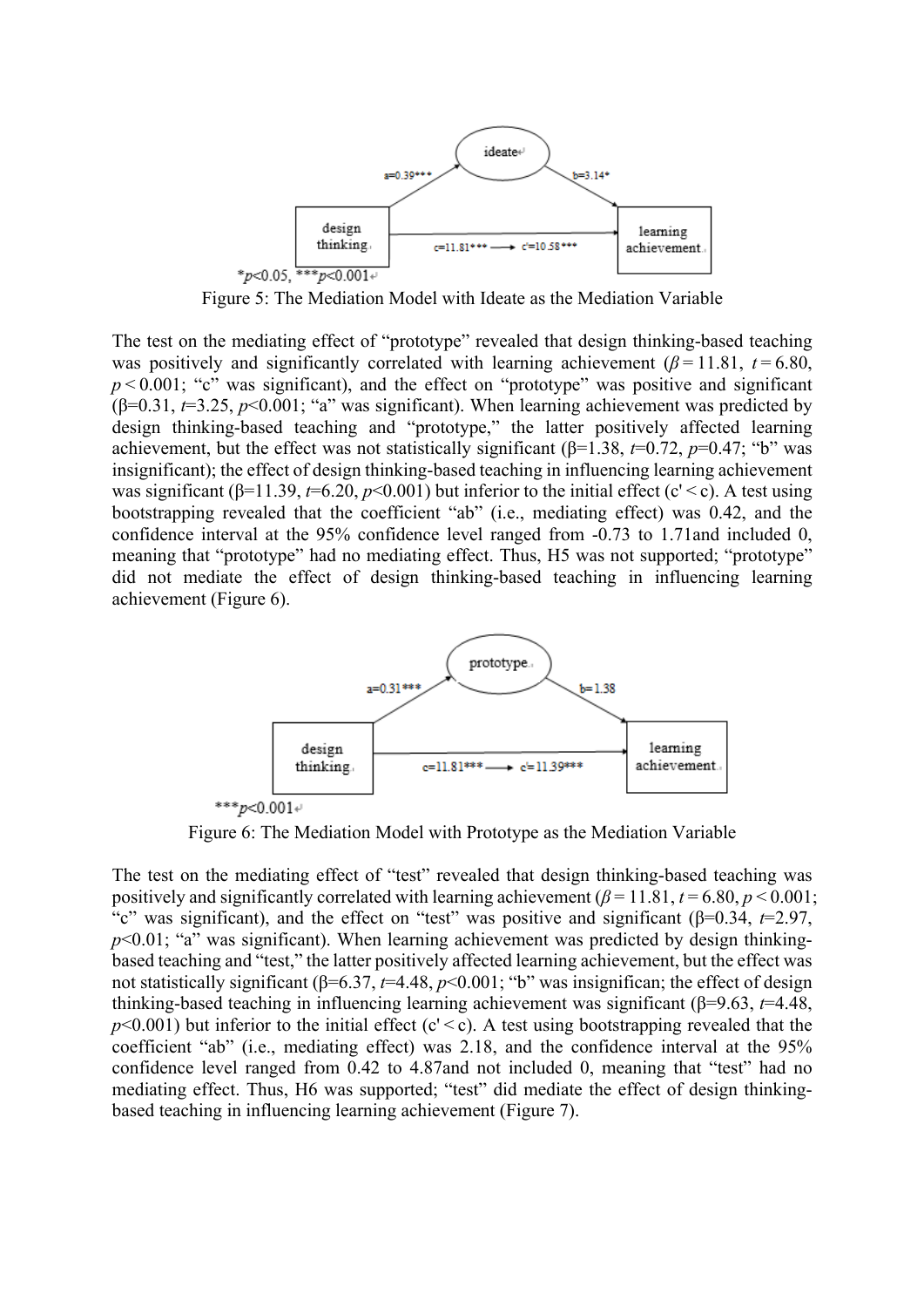

Figure 7: The Mediation Model with Test as the Mediation Variable

### **Conclusions**

Advertising is a profession with complex forms and numerous aspects of communication. In design education, instructors should reflect on suitable teaching methods for advertising design. In this study, two teaching modes were used with the student participants. The control group received traditional teaching based on lectures delivering design knowledge and skills. The treatment group adopted the innovative method of design thinking advocated by Stanford University; through the student-oriented method, the students were guided to explore issues including "empathy," "define," "ideate," "prototype," and "test." As the findings proved, compared with the traditional teaching method, operating the methods of design thinking in class both enhanced student participation in advertising issues and facilitated interaction and effective communication between team members as well as instructors and students, finally yielding a positive effect on learning achievement.

Contemporary changes have led to the emergence of innovative advertising media. Moreover, diverse forms for expressing advertising creativity have been extended through combinations of new technologies such as artificial intelligence, augmented reality (AR), and virtual reality, thus providing various storytelling forms and experiences for brands. This study addressed five variables in design thinking ("empathy," "define," "ideate," "prototype," and "test") and explored their mediating effects on design thinking-based teaching. The findings indicated that two variables in design thinking, namely "ideate" and "test," had a mediating effect on enhancing learning achievement regarding AR advertising design. Deriving more interactive creativities by integrating technologies into advertising design has become a trend. The employment of AR will not completely replace two-dimensional advertising modalities. Rather, through experience, AR yields a multiplying effect for the original presentation of media. Through AR creativity, rigid two-dimensional advertisements become more topical and interesting. Therefore, in conducting AR advertising design, instructors are suggested to use design thinking tools such as empathy maps, personas, and customer journey maps to guide students to penetrate the technology acceptance modes of consumers and users, and participate in technology-based contexts for inspiration. Finally, designs were completed through prototyping to test the pros and cons of the design results, followed by optimization and improvement. In design thinking, the learning objective is to make every student an innovator. In the AR advertising design process in this study, the students were trained to depart from traditional analytic thinking and exert innovative analytic thinking to make advertising design course material more interesting, which further enhanced learning achievement. The results of the study serve as a pedagogical reference for instructors in the design profession.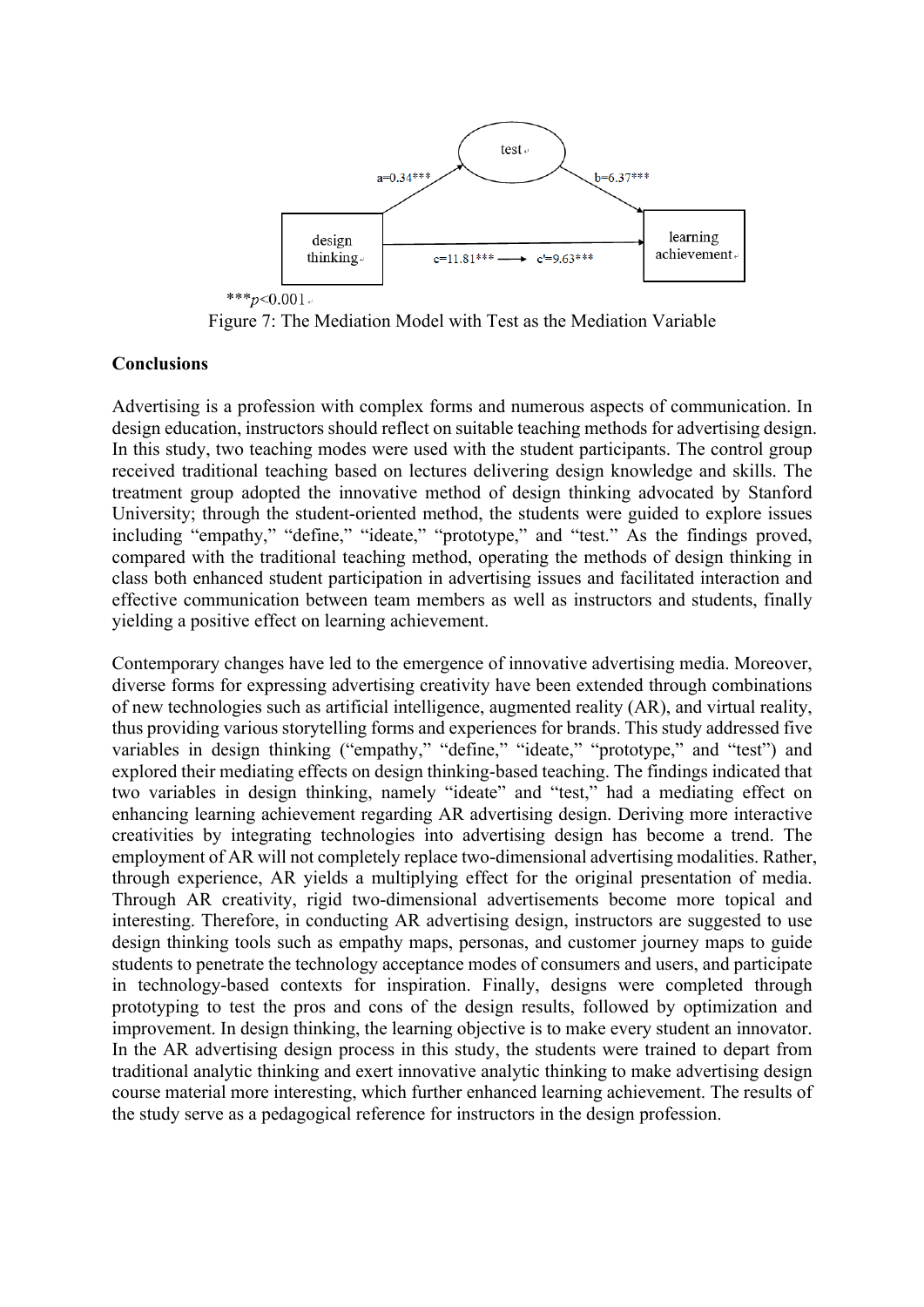## **Acknowledgements**

This study was sponsored by Taiwan's Ministry of Science and Technology (MOST) under the research project no. MOST 109-2410-H-130-004 and Taiwan's Ministry of Education (MOE) Teaching Practice Research Program under the research project no. PHA1090371. We hereby express our gratitude.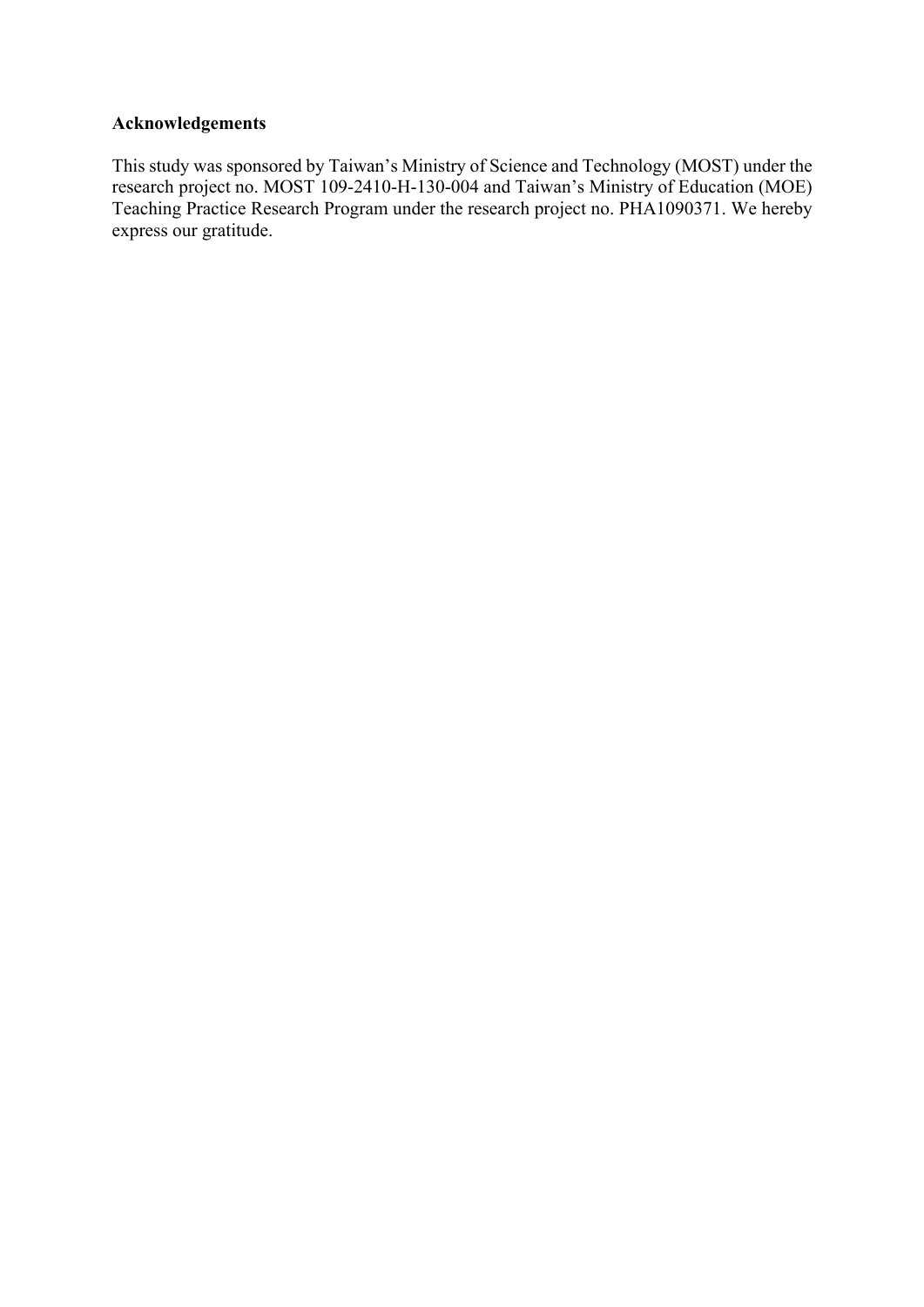#### **References**

- Baron, R. M. & Kenny, D. A. (1986). The moderator-mediator variable distinction in social psychological research: Conceptual, strategic, and statistical considerations. *Journal of Personality and Social Psychology, 51(6),* 1173-1182. DOI: 10.1037//0022- 3514.51.6.1173.
- Bauer,R. M. & Eagen, W. M. (2008). Design Thinking-Epistemic Plurality in Management and Organization. *Aesthesis, 2(3),* 64-74.
- Burke, R. R., Rangaswamy, A., Wind, J., & Eliashberg, J. (1990). A knowledge-based system for advertising design. *Marketing Science, 9(3),* 212–229.
- Chao, H. L. & Kao, C. F. (2017). The Analysis on Popular and Forward-Looking Research Issues in Visual Arts Education from 2006 to 2016, *Research in Arts Education*, *33*, 1-31.
- Cheung, M. (2011). Creativity in advertising design education: an experimental study. *Instructional Science*, *39(6),* 843-864.
- Dornbusch, S., Ritter, P. L., Leiderman, P. H., Roberts, D. F., & Fraleigh, M. J. (1987). The relation of parenting style to adolescent school performance. *Child Development, 58(5),* 1244-1257; DOI: 10.2307/1130618
- Dunne, D. & Martin, R. (2006). Design Thinking and How It Will Change Management Education: An Interview and Discussion. *Academy of Management Learning & Education, 5*, 512–523.
- Gong J. R. (2017, November 30). Joining AI marketing ads will become personalized. *Chinatimes.com*. Retrieved from http://www.chinatimes.com/print/newspapers/20171130000840-260301
- Gong, S. Z. (2013). Philosophical thinking in design education-find the reason for "intervention" and "existence". *Journal of the Architectural Society of Taiwan,* 44-49.
- Griffin, W. G. (2008). From performance to mastery: Developmental models of the creative process. *Journal of Advertising, 37(4),* 95-108.
- Habib, S. (2015). Teaching Approaches in Advertising: Creativity and Technology. *Journal of Advertising Education,* 17-25; DOI: 10.1177/109804821501900104
- Hawryszkiewycz, I. (2013). *Design Thinking for Business: A Handbook for Design Thinking in Wicked Systems.* Fremantle (Australia): Vivid Publishing.
- Hayes, A. F. (2013). Introduction to Mediation, Moderation, and Conditional Process Analysis: A Regression-Based Approach. New York, NY: The Guilford Press
- Johnson, P. M., & Jones, S. K. (2010). Beyond the banner: Teaching powerful creative techniques in digital marketing. *Journal of Advertising Education, 14(1),* 7-14.